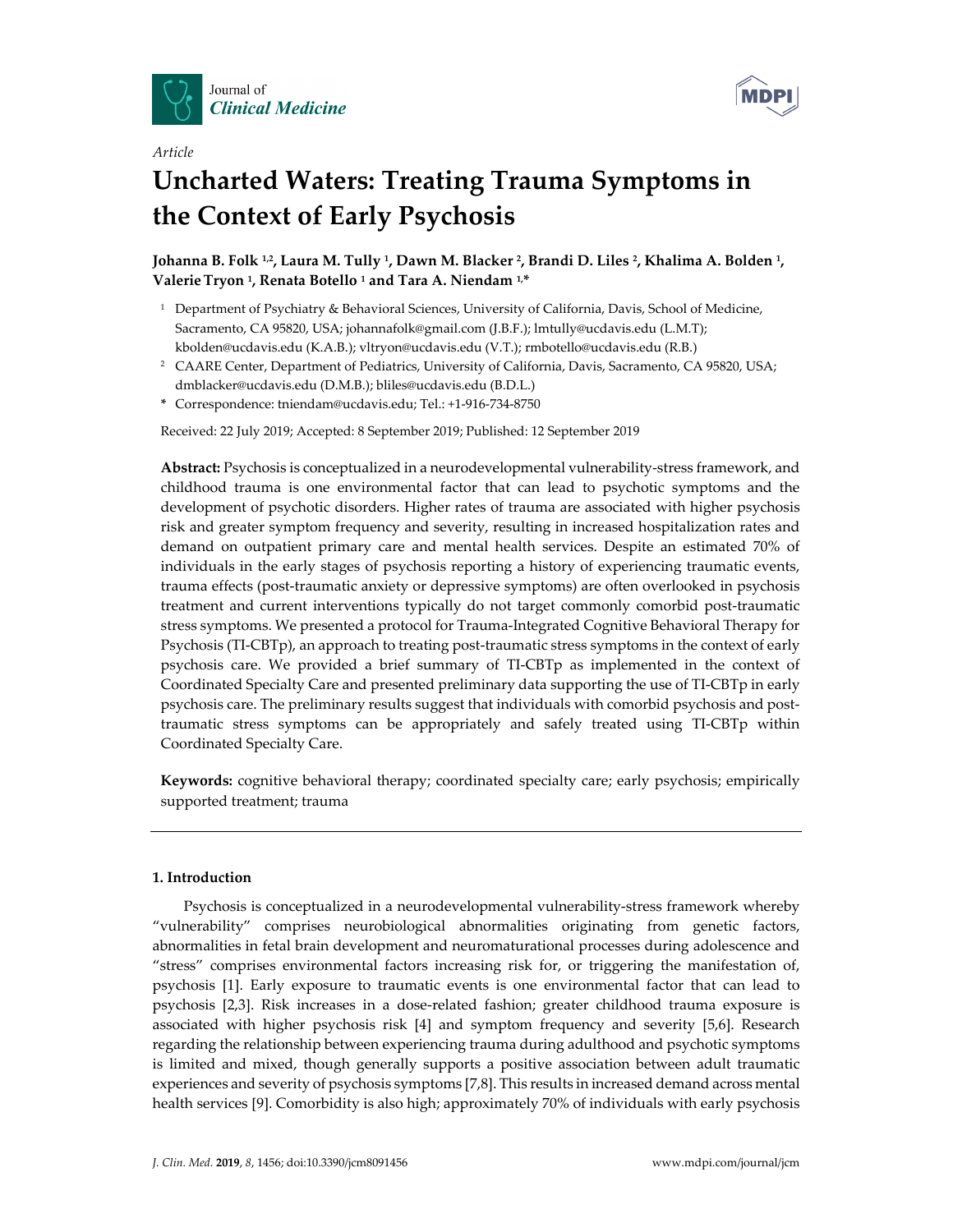(EP) have a trauma history [10]. Although several Empirically Supported Treatments (ESTs) for trauma-related disorders exist, few are integrated into EP care [11].

To address this critical gap, we developed an integrated protocol for treating post-traumatic stress and psychosis symptoms in EP. Supported by Health Resources & Services Administration funding, the protocol was developed as part of the Trauma Adolescent Mental Illness predoctoral psychology internship at the University of California, Davis (UCD)—a collaboration between the Child and Adolescent Abuse Resource and Evaluation Diagnostic and Treatment (CAARE) Center and the Sacramento Early Diagnosis and Preventative Treatment (SacEDAPT) Clinic. EP includes recent onset of a psychotic disorder in the past two years (ROP) and clinical high risk for psychosis (CHR) based on subthreshold psychosis symptoms and/or genetic risk plus functional decline [12]. Building upon ESTs, our Trauma-Integrated Cognitive Behavioral Therapy for Psychosis (TI-CBTp) protocol integrates the coordinated specialty care (CSC) model for EP [13], cognitive-behavioral therapy for psychosis (CBTp) [14], and trauma-focused CBT treatments, including Trauma-Focused CBT (TF-CBT) [15], Prolonged Exposure Therapy (PE) [16], and Cognitive-Processing Therapy (CPT) [17]. The goal of the current manuscript was to provide a brief summary of TI-CBTp and to present preliminary data supporting the feasibility and impact of using TI-CBTp in EP care. Symptom and psychosocial functioning data were collected as part of standard clinical care at baseline (intake to clinic) and at 6- and 12-month follow-up assessments. A detailed description of the TI-CBTp approach and an illustrative example are presented in the Supplementary Material.

## **2. The Current Approach: TI-CBTp**

TI-CBTp combines multiple ESTs (CBTp; TF-CBT, PE, CPT; CSC) to meet the needs of EP populations. CBTp, an EST for first episode psychosis [14] and youth at clinical high-risk [18–20], is used to address psychotic and common comorbid mood and anxiety symptoms. Psychotic symptoms are conceptualized as distressing and stigmatizing interpretations of intrusions on normal awareness [21]; cognitive and behavioral techniques are used to evaluate the content and accuracy of these interpretations and generate alternative interpretations to reduce distress and improve functioning. Core CBTp elements include psychoeducation, case conceptualization, cognitive and behavioral interventions, and relapse management [14]. ESTs for post-traumatic stress symptoms are also used and involve four key elements: psychoeducation, skill building, exposure, and safety planning [14]. Psychoeducation normalizes responses to traumatic events and describes common reactions to trauma, types of traumatic events, and post-traumatic stress disorder (PTSD). Skill building teaches patients to replace maladaptive coping skills with more adaptive skills to manage post-traumatic stress symptoms. Exposure facilitates desensitization to trauma-related cues, reduces associated negative emotions (e.g., shame, helplessness) and allows for processing of trauma-related memories. Safety enhancement/relapse management solidifies skills such as abuse prevention and healthy relationships.

Within the context of this paper, we described implementation of TI-CBTp within the UCD SacEDAPT Clinic, which is an outpatient setting, using the CSC model. We decided to implement TI-CBTp within the CSC model because it addresses clinical and functional impacts of psychosis via a multidisciplinary treatment team to comprehensively support the client and the family's needs. Key components include rapid identification after psychosis onset, comprehensive assessment, psychiatric and medical management, supported employment and education, family support, psychoeducation, CBT, substance use management, and suicide prevention [13]. Family members or other support persons are key participants in CSC and family-related interventions include psychoeducation, communication, problem solving, and relapse prevention. It may also be appropriate to use TI-CBTp in other settings where longer-term treatment relationships can be established, although this remains an empirical question.

Figure 1 illustrates how CBTp and ESTs for post-traumatic stress symptoms can be integrated into the typical course of treatment in a CSC program. We outlined the treatment approach in three stages. Stage 1 involves initial engagement of the client and family in all elements of the CSC model, general psychoeducation about psychosis, and ongoing assessment of symptoms to prompt an initial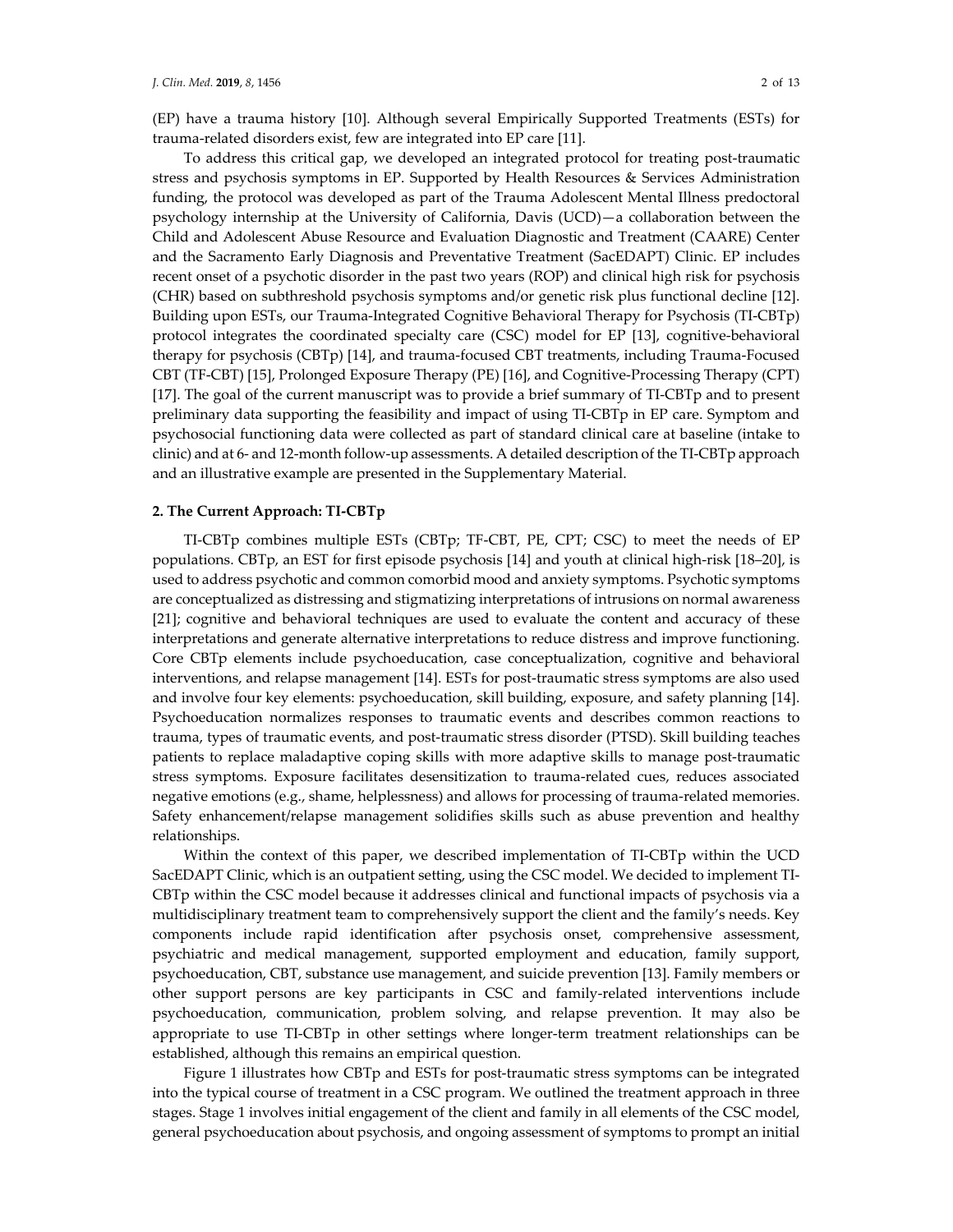case conceptualization to guide treatment, coupled with risk management and safety planning as needed. These Stage 1 activities can last approximately 3–6 months, depending on the client's needs, and are conducted in parallel and iteratively (represented as a continuous cycle in Figure 1). Once clients are stabilized and engaged in treatment, they transition to Stage 2, where conceptualization driven CBTp, ESTs for post-traumatic stress symptoms, and other ESTs as needed, can be implemented. Stage 2 can last approximately 12–18 months and should be integrated with ongoing activities described in Stage 1. Stage 3 reflects the period of time (approximately 3 months) just prior to a client graduating from a CSC program, when clients, families, and treatment teams engage in discharge planning and linking to community care.



**Figure 1.** Integration of Cognitive-Behavioral Therapy for Psychosis and Empirically Supported Trauma Treatment within Coordinated Specialty Care: A Three-Stage Model. *Note*. CSC = Coordinated Specialty Care; This figure represents the three-stage approach to integrating Cognitive Behavioral Therapy for Psychosis and empirically supported trauma treatments within CSC. Key components of CSC are depicted in the outer circle as they should continue throughout the three stages. The three stages build upon one another, with each serving as a necessary foundation for subsequent stages.

The TI-CBTp protocol outlines three steps prior to beginning targeted empirically supported psychosis and trauma treatment (Stage 2). The first is determining whether psychosis or posttraumatic stress symptoms are the primary concern or equally distressing. Figure 2 provides a decision tree to guide the treatment approach. The second is identifying and addressing factors that could impede (e.g., suicidal ideation/behavior, repeated crises) or enhance (e.g., family support) treatment progress. The third is achieving a period of relative stability (i.e., one month on a stable medication dose, psychotic symptoms managed without significant distress or effect on behavior, and no engagement in high risk behavior) is requisite to proceeding with the trauma components of TI-CBTp. These steps were all followed in the current evaluation of TI-CBTp.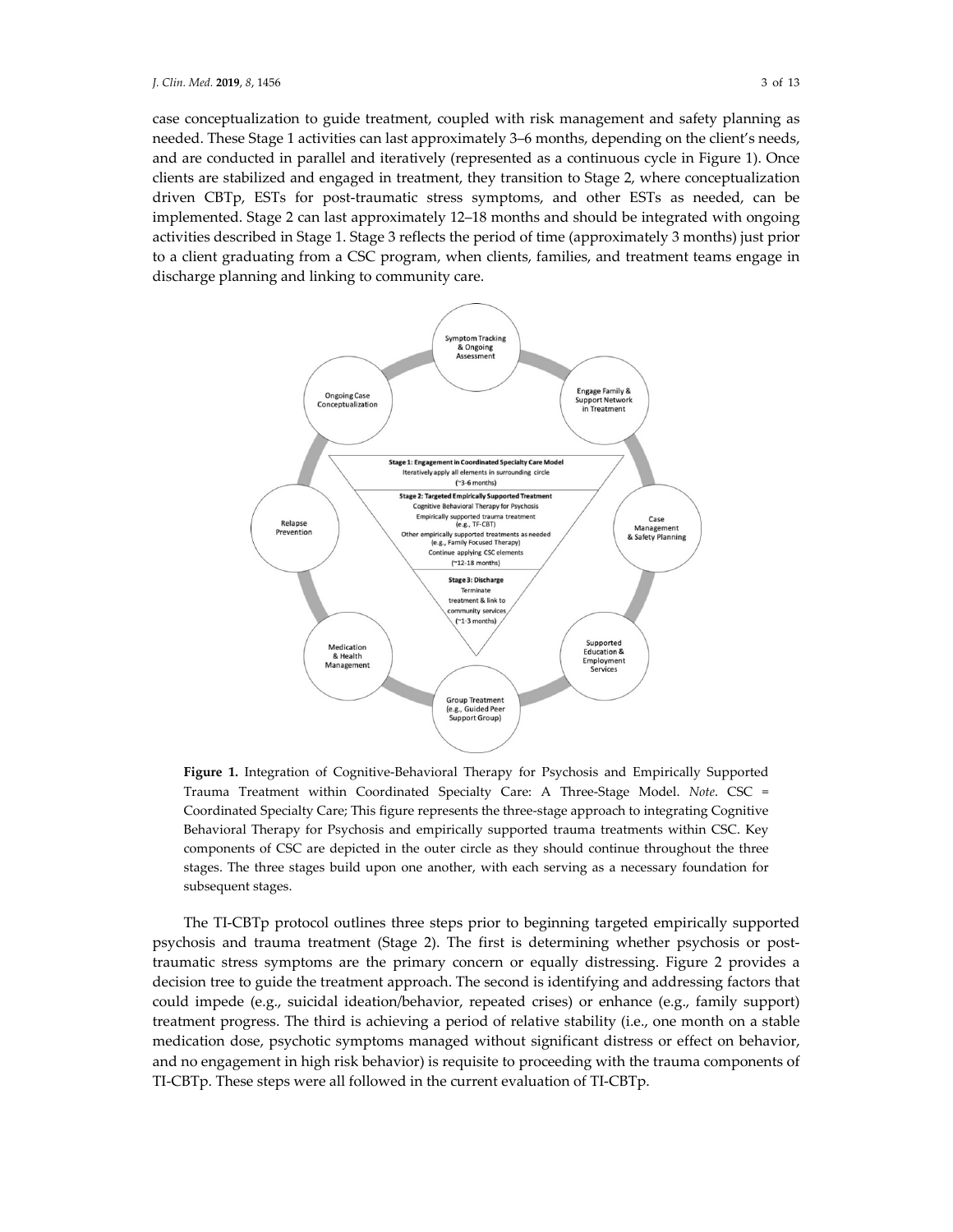



**Figure 2.** Decision tree to guide clinical approach. *Note.* APS = Attenuated positive symptoms; CPTp = Cognitive-behavioral therapy for psychosis; SCID = Structured Clinical Interview for DSM Disorders; PTSD = Post-traumatic stress disorder; TI-CBTp = Trauma-integrated cognitive-behavioral therapy for psychosis.

As illustrated in Figure 1, TI-CBTp implementation within the UCD SacEDAPT Clinic at Stage 2 of treatment included the following key components: psychoeducation, skill building, exposure, and relapse management and enhancing safety (see Supplemental Material for detailed descriptions). Within the TI-CBTp framework, *psychoeducation* is used to normalize responses to traumatic events or psychosis onset and reinforce accurate cognitions about what occurred; it is emphasized at the start of treatment and integrated throughout. *Skill building* involves managing concerning symptoms and reactions to discussing traumatic experiences by replacing maladaptive with more adaptive relaxation, affect regulation, and cognitive coping skills relevant to various situations. *Exposure*  unpairs thoughts, reminders, and memories from overwhelming negative emotions and breaks patterns of avoidance. TI-CBTp uses gradual exposure and in vivo exposure (as needed). Clients create a hierarchy and trauma narration (see TF-CBT manual [15]), to process "hot spot" memories. After narration, cognitive processing is used to explore and correct trauma-related cognitive errors. When appropriate, a support person is present as the client reviews their narration. Conjoint work facilitates communication about traumatic events. *Relapse management and enhancing safety* is the final stage and is used to reinforce relapse management and safety skills, create a transition plan for ongoing care, and ensure that the client has sufficient social supporters who are aware of and incorporated into a safety plan.

### **3. Experimental Section**

### *3.1. Participants and Study Design*

Individuals were enrolled in treatment at the UC Davis SacEDAPT Clinic from July 2014 to August 2018 and data was collected as part of standard clinic intake practices. Eligible individuals were between 12 and 30 years old and diagnosed with both psychotic and post-traumatic stress symptoms. Individuals completed assessments at baseline (intake to clinic) and 6- and 12-months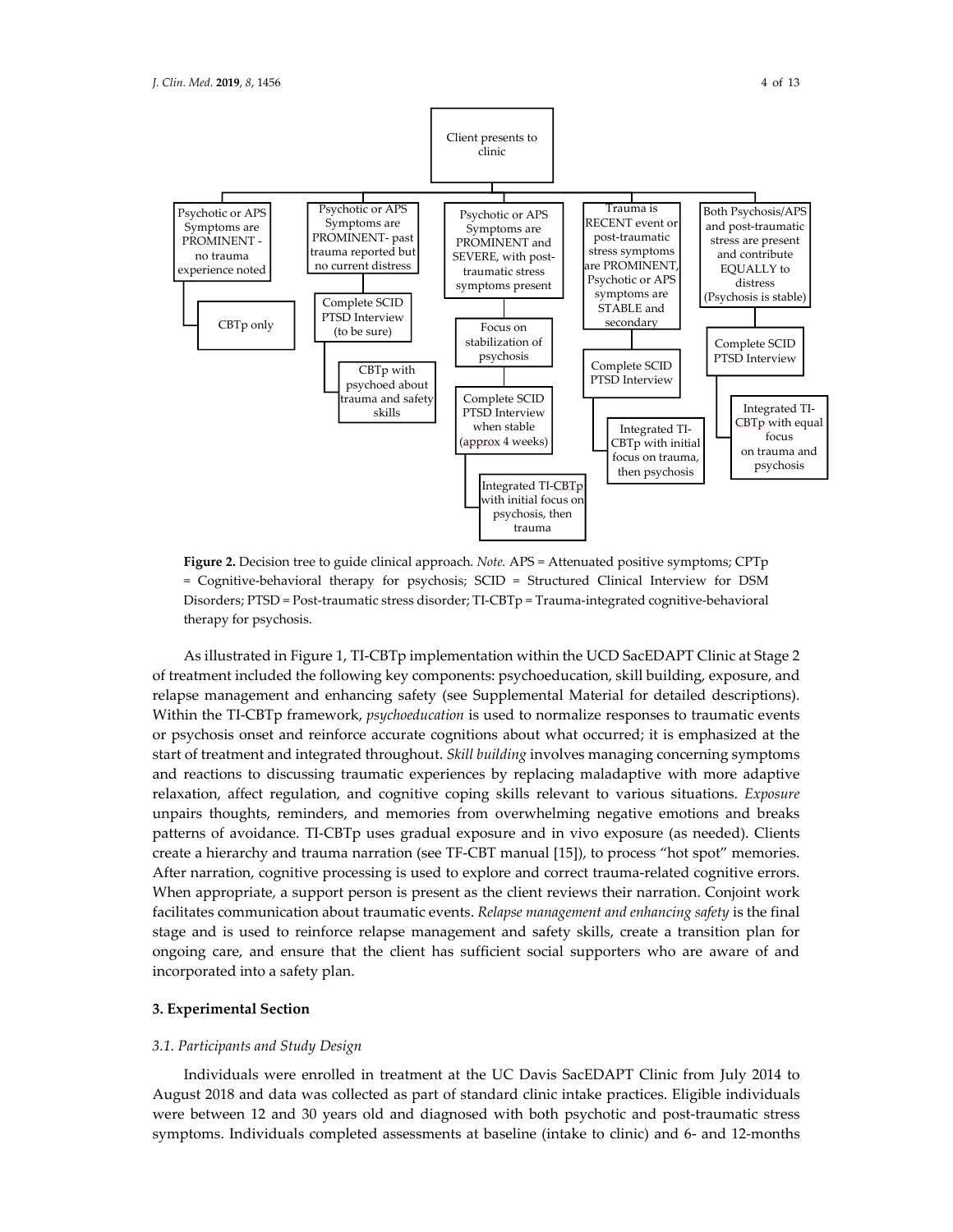post-baseline with masters and doctoral level clinicians as part of ongoing clinical care. Primary assessments were the SCID [22,23], Structured Interview for Prodromal Symptoms [12], Clinical Global Impressions Scale [18,24], Global Functioning Social and Role (GFS, GFR) Scales [25], the Global Assessment of Functioning [26], the Insight item from the Positive and Negative Syndrome Scale (PANSS; higher scores reflect greater insight impairment) [27], and the Columbia Suicide Severity Rating Scale [28]. Procedures for assessing post-traumatic stress symptom severity changed during the course of data collection, resulting in the use of multiple measures. Adults completed the PTSD Checklist for DSM-5 [29] and youth completed the UCLA PTSD Reaction Index [30] or the Child and Adolescent Trauma Screen [31]. Data was collected during standard clinical practice as part of quality improvement and was approved by the UC Davis Institutional Review Board. Deidentified data was provided for this preliminary analysis.

#### *3.2. Analysis*

Baseline sample characteristics were examined using descriptive statistics and differences between the two groups (Stage 1, Stage 2) were tested using independent samples t-tests for continuous variables (e.g., age), Chi-Square tests for nominal data (e.g., sex), and Mann–Whitney U tests for ordinal data (e.g., Clinical Global Impressions Scale scores). Ordinal logistic regressions were conducted for each ordinal outcome variable (e.g., Clinical Global Impressions Scale scores, insight) to examine changes over time and differences between Stage 1 and Stage 2 clients; a two-way, repeated measures ANOVA was conducted for the continuous Global Assessment of Functioning outcome. Due to missing data for the majority of clients, changes in post-traumatic symptom severity are presented for descriptive purposes. Since three different trauma symptom measures were used depending on when the client entered the clinic and their age, scores were normalized to the maximum score for each respective measure.

## **4. Results**

#### *4.1. Sample Characteristics*

Between July 2014 and August 2018, 22 individuals (19 ROP; 3 CHR) were identified as having co-morbid psychosis and post-traumatic stress symptoms at baseline (intake to UCD SacEDAPT Clinic). All these individuals started within Stage 1 of TI-CBTp (Figure 1). Twelve clients remained in Stage 1 at the time of analysis and 10 individuals moved on to Stage 2 of the protocol. All clients participated in elements of CSC (Stage 1), regardless of participation in targeted empirically supported psychosis and trauma treatment (Stage 2). Table 1 displays the baseline demographic characteristics for Stage 1 and Stage 2 clients; there were no statistically significant differences in baseline characteristics between the two groups.

|                           |                                   | Stage 1<br>$N = 12$ | Stage 2<br>$N = 10$ |
|---------------------------|-----------------------------------|---------------------|---------------------|
| Age at assessment $M(SD)$ | Years                             | 19.1(5.4)           | 16.8(4.9)           |
| Sex $N$ (%)               | Female                            | 7(58%)              | 7(70%)              |
|                           | Male                              | 5(42%)              | $3(30\%)$           |
| Race $N$ (%)              | Black                             | $6(50\%)$           | $4(40\%)$           |
|                           | White                             | 2(17%)              | $2(20\%)$           |
|                           | Other Asian                       | $0(0\%)$            | $1(10\%)$           |
|                           | Other Pacific Islander            | 1(8%)               | $0(0\%)$            |
|                           | Other Race                        | 3(25%)              | $3(30\%)$           |
|                           | Other Hispanic/Latino             | 4(33%)              | $3(30\%)$           |
| Ethnicity $N$ (%)         | Not Hispanic                      | 8(67%)              | 7(70%)              |
| Primary Language $N$ (%)  | English                           | 12 (100%)           | $10(100\%)$         |
|                           | Mood with Psychotic Features      | 5(42%)              | $3(30\%)$           |
|                           | Schizophrenia Spectrum Disorders  | 7(58%)              | $3(30\%)$           |
| Diagnosis $N$ (%)         | Other Specified/<br>Not Otherwise | $0(0\%)$            | $4(40\%)$           |

#### **Table 1.** Baseline demographic characteristics.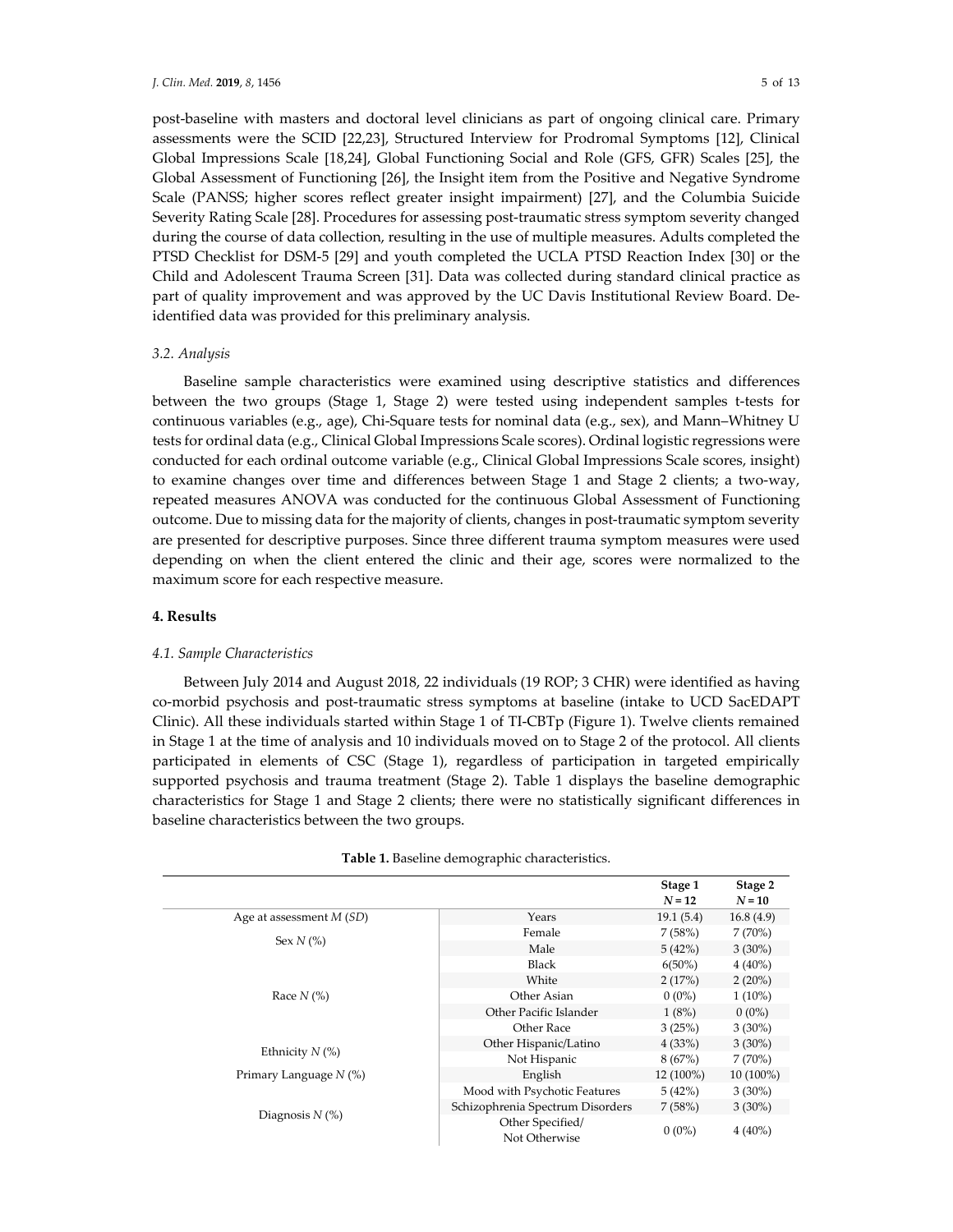|                                               | Specified Schizophrenia Spectrum |             |            |
|-----------------------------------------------|----------------------------------|-------------|------------|
| PTSD Diagnosis $N$ (%)                        | PTSD Dx                          | 7(58%)      | $6(60\%)$  |
| Post-traumatic Stress Symptom Severity M (SD) | Normalized Score                 | 62.3(16.4)  | 55.1(23.5) |
| Psychosis Diagnosis $N$ (%)                   | Recent Onset                     | $12(100\%)$ | 7(70%)     |
|                                               | Clinical High Risk               | $0(0\%)$    | $3(30\%)$  |
| Substance Use $N$ (%)                         | Lifetime                         | $6(50\%)$   | $3(30\%)$  |
| Suicidal Ideation M (SD)                      | Current                          | 5(42%)      | 2(20%)     |
|                                               | Lifetime                         | 3.3(2.0)    | 2.2(2.4)   |
|                                               | Current                          | 1.0(1.3)    | 0.4(1.0)   |
| Suicidal Behavior $N$ (%)                     | Lifetime                         | 5(42%)      | $4(40\%)$  |
|                                               | Current                          | $0(0\%)$    | $1(10\%)$  |
| Non-Suicidal Self-Injury $N$ (%)              | Lifetime                         | 5(42%)      | $4(40\%)$  |
|                                               | Current                          | 1(8%)       | 2(20%)     |
| Insight $M(SD)$                               | Current                          | 3.0(1.1)    | 2.0(1.3)   |

On the Clinical Global Impressions Scale, clients in both stages demonstrated clinically significant overall symptoms at baseline (Stage 1: *M* = 5.1; *SD* = 1.3; range = 2–7; Stage 2: *M* = 4.2; *SD* = 0.8; range  $=$  3-5). Clients in the Stage 1 group demonstrated statistically higher levels of positive (U = 22.0,  $p =$ 0.019) and overall ( $U = 28.5$ ,  $p= 0.049$ ) symptoms compared to the Stage 2 group; there were no group differences in negative, depressive, mania, or cognitive symptoms. Clients also exhibited serious psychosocial impairments on the Global Assessment of Functioning (Stage 1 *M* = 32.3; *SD* = 13.3; Stage 2 *M* = 40.3, *SD* = 9.0), Global Functioning Role Scale (Stage 1 *M* = 4.3; *SD* = 2.6; Stage 2 *M* = 4.7, *SD* = 1.5), and Global Functioning Social Scale (Stage 1 *M* = 5.0; *SD* = 1.9; Stage 2 *M* = 5.4, *SD* = 0.9). Clients in the Stage 1 group had statistically significant lower Global Assessment of Functioning scores (*t* = −2.85, *p* = 0.011) than Stage 2 clients; social and role functioning did not significantly differ between the groups.

#### *4.2. Outcomes*

Ordinal logistic regressions were used to assess differences in changes in symptoms and functioning over time between Stage 1 and Stage 2 clients. Time point (baseline, 6 months, and 12 months) and stage (Stage 1 or 2) were the predictors in the model for each outcome variable (Clinical Global Impressions Scale, Global Functioning Social and Role Scales, Insight).

Three main findings emerged (Figure 3). First, the ordinal regression model significantly predicted overall symptoms on the Clinical Global Impressions Scale, χ2 (3) = 14.49, *p* = 0.002; pseudo  $R^2 = 0.24$ . The odds ratio of having higher positive symptoms on the Clinical Global Impressions Scale for Stage 1 versus Stage 2 was 2.98 (95% CI, 1.10 to 8.02), a statistically significant effect, Wald  $\chi^2(1)$  = 4.65,  $p = 0.03$ . Overall, symptom severity significantly differed according to the time points at which symptoms were measured, Wald  $\chi^2$  (2) = 9.16, *p* = 0.002, with baseline symptoms being significantly higher than 6 months ( $p = 0.04$ ) and 12 months ( $p = 0.002$ ). The odds ratio of having more severe overall symptoms on the Clinical Global Impressions Scale at baseline compared to 6 months was 3.37 (95% CI, 1.07 to 10.62).The odds ratio of having more severe overall symptoms on the Clinical Global Impressions Scale at baseline compared to 12 months was 7.87 (95% CI, 2.07 to 29.94). Six month and 12 month symptom severity did not significantly differ  $(p = 0.19)$ .

Second, the ordinal regression model significantly predicted positive symptoms on the Clinical Global Impressions Scale, χ2 (3) = 21.33, *p* = 0.000; pseudo R2 = 0.33. The odds ratio of having higher positive symptoms on the Clinical Global Impressions Scale for Stage 1 versus Stage 2 was 3.54 (95% CI, 1.31 to 9.60), a statistically significant effect,  $\chi^2$  (1) = 6.17, *p* = 0.01. Positive symptom severity significantly differed by time point at which symptoms were measured, Wald  $\chi^2(2) = 11.07$ ,  $p = 0.001$ , with baseline symptoms being significantly higher than 6 months ( $p = 0.001$ ) and 12 months ( $p =$ 0.001). The odds ratio of having more severe positive symptoms at baseline compared to 6 months was 7.91 (95% CI, 2.33 to 26.82). The odds ratio of having more severe positive symptoms at baseline compared to 12 months was 10.31 (95% CI, 2.61 to 40.78); 6-month and 12-month symptom severity did not significantly differ (*p* = 0.67).

Finally, the ordinal regression model significantly predicted insight symptoms,  $\chi^2(3) = 8.42$ ,  $p =$ 0.04; pseudo  $R^2 = 0.16$ . The odds ratio of having less insight for Stage 1 versus Stage 2 was  $4.34$  (95%)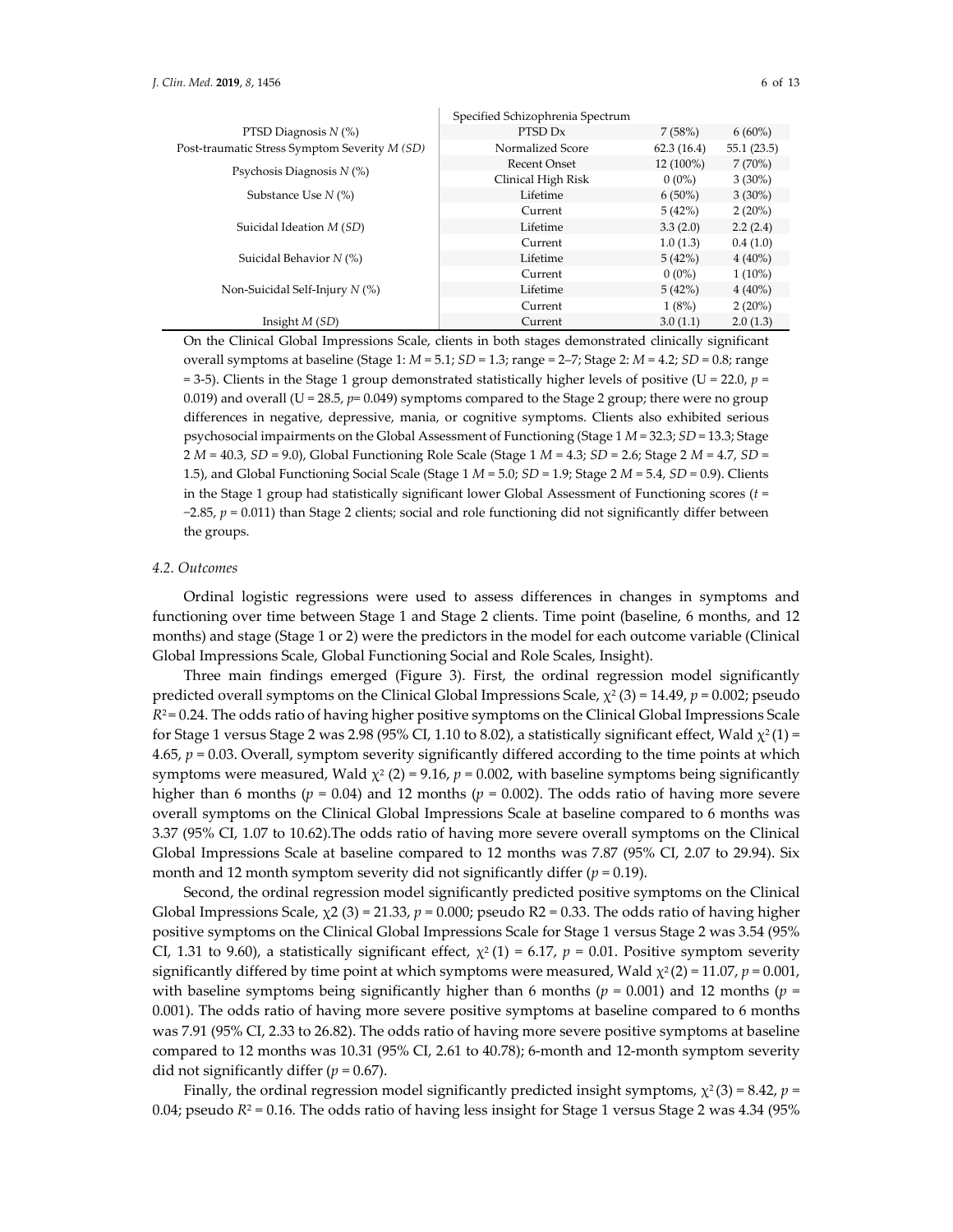CI, 1.51 to 12.50), a statistically significant effect, Wald  $\chi^2$  (1) = 7.42, *p* = 0.006. Insight scores did not change over time  $(p = 0.65)$ .

Stage and time point were not significant predictors for any other outcome measures (GF:S, GF:R, CGI negative, depression, mania, or cognitive scores, all ps >0.10). A two-way repeated measures ANOVA was run to assess the difference in GAF score over time between Stage 1 and Stage 2 clients. There was no effect of time (F (2, 18) = 0.52, *p* = 0.60) or stage (F (1, 18) = 2.67, *p* = 0.12) on GAF scores, and no significant interaction  $(p = 0.29)$ .



**Change in Clinical Global Impression Scale Scores** 

**Figure 3.** Changes in outcomes across 12 months of treatment. *Note.* GAF = Global Assessment of Functioning; GFR = Global Functioning Role Scale; GFS = Global Functioning Social Scale; NSSIB = Non-suicidal self-injurious behavior. Stage 1 *n* = 12; Stage 2 *n* = 10. *N*s differed by time point. For the overall, positive, depression, mania, and cognitive CGI data, the *n*s were as follows: Overall: Stage 1: 12 (baseline), 12 (6 months), 7 (12 months); Stage 2: 9 (baseline), 10 (6 months), 7 (12 months). For negative CGI scores: Stage 1: 12 (baseline), 11 (6 months), 7 (12 months); Stage 2: 9 (baseline), 9 (6 months), 7 (12 months).). For the functioning data, the *n*s were as follows: GAF: Stage 1: 12 (baseline), 12 (6 months), 7 (12 months); Stage 2: 10 (baseline), 10 (6 months), 7 (12 months). GFR: Stage 1: 12 (baseline), 11 (6 months), 7 (12 months); Stage 2: 9 (baseline), 10 (6 months), 7 (12 months). GFS: Stage 1: 12 (baseline), 11 (6 months), 6 (12 months); Stage 2: 9 (baseline), 10 (6 months), 7 (12 months). For Insight, *n*s were: Stage 1: 12 (baseline), 11 (6 months), 7 (12 months); Stage 2: 6 (baseline), 10 (6 months), 7 (12 months).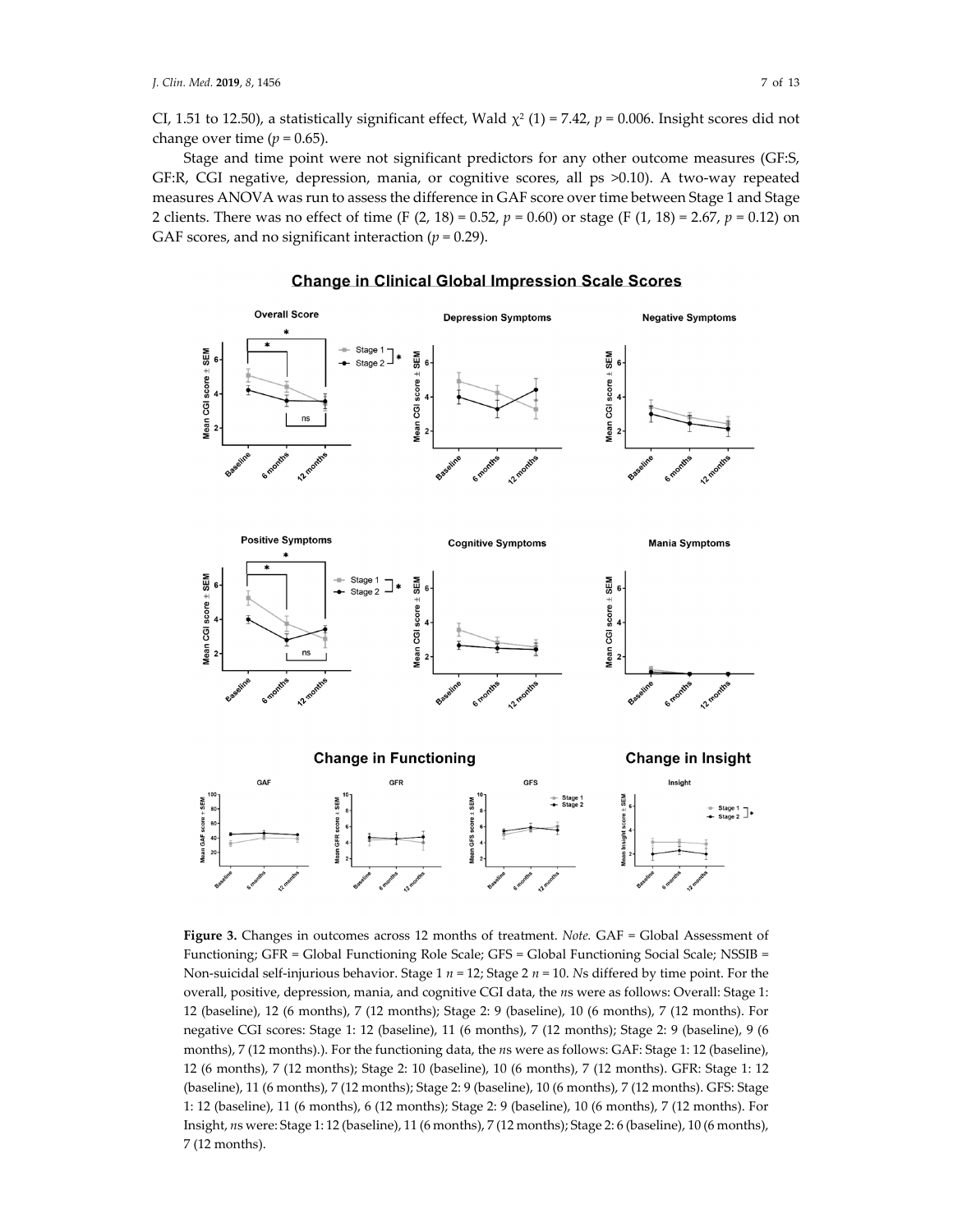As shown in Figure 4, post-traumatic stress symptom severity tended to decline from baseline to follow-up among Stage 2 clients (one Stage 1 client showed a slight increase). Due to the small sample sizes, these data are provided for descriptive purposes only; no statistical tests were conducted.



**Figure 4.** Post-traumatic stress symptom severity at baseline (Stage 1:  $n = 6$ ; Stage 2:  $n = 6$ ) and 6-month follow-up (Stage 1:  $n = 2$ ; Stage 2:  $n = 4$ ). Post-traumatic stress symptoms were measured on the UCLA PTSD Reaction Index or the Child and Adolescent Trauma Screen (for minors), or the PTSD Checklist for DSM-5 (for adults). Scores were normalized to the maximum score for each respective measure.

# **5. Discussion**

These preliminary results suggest that individuals with psychosis and post-traumatic stress symptoms can be appropriately and safely treated using TI-CBTp within a CSC model; the data indicate no detrimental effects or exacerbation of psychotic symptoms—a common concern raised when discussing trauma treatment in psychosis populations [11]. Of the 22 individuals who received TI-CBTp, 45% (*n* = 10) progressed from Stage 1 of CSC care to Stage 2 to receive targeted empirically supported trauma and psychosis treatment. Preliminary data suggest that those who proceed to Stage 2 of TI-CBTp tend to have lower positive symptoms, higher overall functioning, and better insight at baseline; all CHR clients in this sample progressed to Stage 2, compared with 37% of the ROP clients. These characteristics may allow them to capitalize more quickly on the skills learned and services provided in Stage 1 and enable movement into trauma-integrated treatment. In contrast, individuals who are coping with more severe symptoms and poorer functioning may need a longer period of support in Stage 1 to stabilize clinically before shifting the core focus of treatment to post-traumatic stress symptoms. Other factors, such as family support, housing stability, and access to resources and basic needs (food security, transport, etc.), may have also contributed to the successful transition from Stage 1 to 2, but data on these social determinants were not available for this analysis.

Clients who moved to Stage 2 demonstrated a reduction in clinical symptoms over the course of one year of treatment, with little change in functioning or insight. Those who remained in Stage 1 also demonstrated improvements in clinical symptoms, consistent with evidence supporting the CSC model as an effective intervention for EP [11]. Although the lack of a control group precludes our ability to draw conclusions regarding whether Stage 2 interventions reduce symptoms to a greater extent than Stage 1 interventions, the preliminary data suggest that treatment of comorbid trauma symptoms in the context of psychosis does not lead to clinical worsening. In contrast, our findings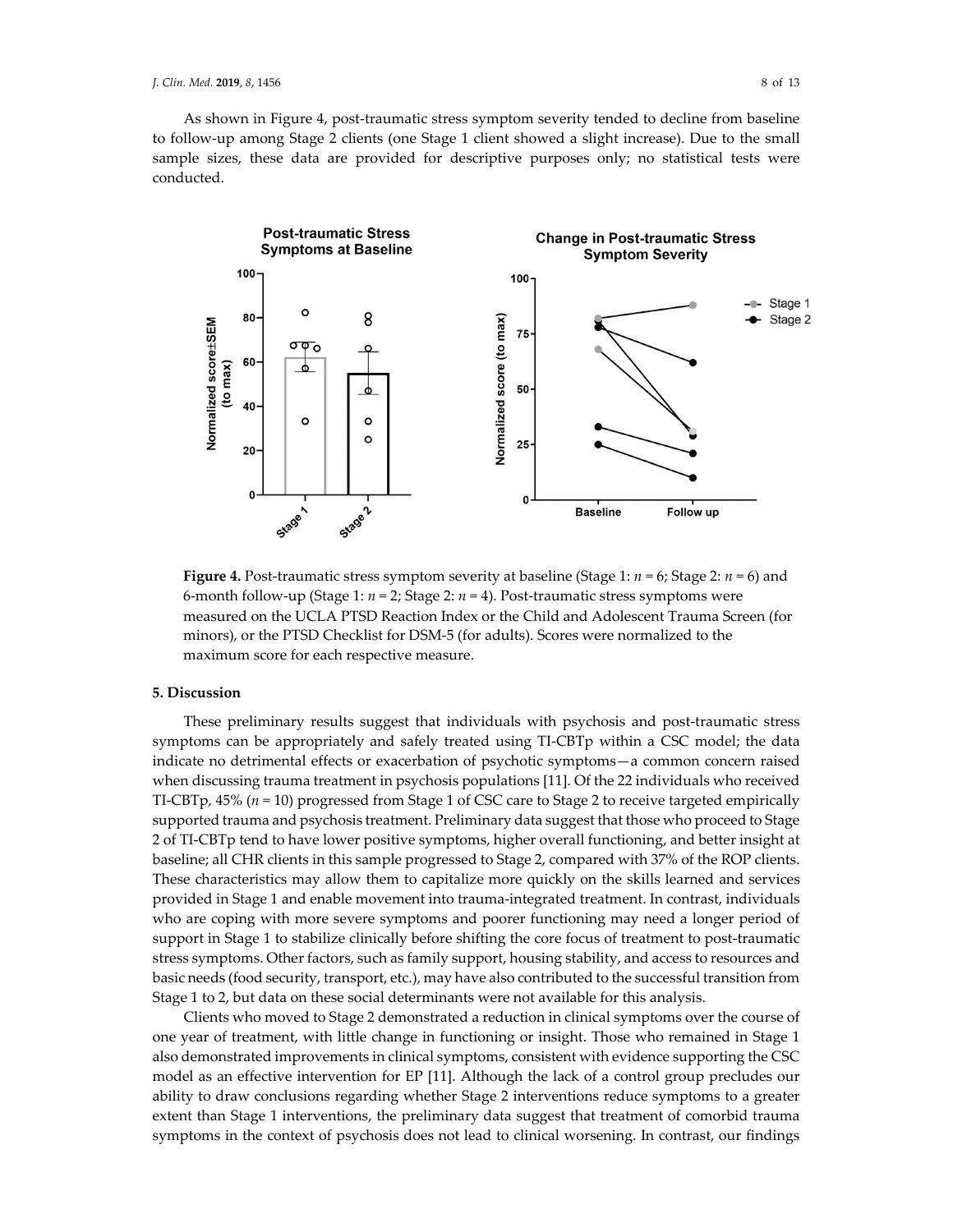suggest that TI-CBTp may serve as an appropriate method of addressing comorbid psychosis and post-traumatic stress symptoms in the context of EP care.

## *5.1. Limitations and Future Directions*

The results of the current study are preliminary and intended to inform future large-scale trials of TI-CBTp. Limitations reflect the realities of data collection as part of real-world community-based clinical care in the absence of research funding. Key limitations include the lack of a random assignment or no-treatment control group, a small sample size from a single clinic, the inability to account for treatment dosage (e.g., number of sessions), and limited data on changes in posttraumatic stress symptoms. Although post-traumatic stress symptoms were assessed for all clients at baseline, clinic procedures changed during the data collection period resulting in the use of multiple measures [29–31], and follow-up data are limited. Consequently, we cannot draw any conclusions regarding the effect of TI-CBTp on comorbid trauma symptoms. Strengths include the implementation of TI-CBTp in a real-world community-based clinical setting, the use of empirically validated assessments and evaluation of a novel treatment approach to meet the needs of EP populations. Future randomized clinical trials are recommended to address the aforementioned limitations and expand our knowledge regarding the effectiveness of TI-CBTp.

## *5.2. Challenges of Treating Trauma in Early Psychosis*

TI-CBTp requires flexible application of CBTp and trauma treatment within a complex multineed population. Within the context of this pilot trial, we encountered many challenges in implementing TI-CBTp in a community-based EP program. We highlighted some of these challenges below as the field considers how best to meet the needs of individuals with comorbid trauma and psychosis symptoms.

#### 5.1.1. Cognitive Symptoms

Executive functioning impairment is common in psychosis [32] and negatively impacts sustained attention/memory, ability to follow instructions, and problem solving. We recommend that clinicians provide manageable amounts of information per session using concrete examples, visual aids, and repetition. For clients who have difficulty remembering to complete assignments, it may be helpful to problem-solve ways in which the support person can help. Cognitive remediation [33] may be needed as an adjunct service to improve cognitive functioning.

#### 5.1.2. Negative Symptoms

Negative symptoms impair quality of life, interfere with treatment, and are not addressed by anti-psychotic medication. Negative symptoms can be addressed through behavioral activation, mastery and pleasure ratings for activities, and emotion induction. For individuals with poverty of speech, clinicians may need to use alternative mediums for narration, such as drawing or writing.

#### 5.1.3. Recurrent Crises

Unmet psychosocial needs and risk concerns can derail treatment course because clinicians can focus on responding to ongoing crises [15]. Recurrent crises may reflect avoidance of traumatreatment, or instability in the client's and/or family's life. We found that addressing these concerns before trauma-integrated treatment, and especially prior to gradual exposure, can minimize the likelihood of treatment derailment. Case management may be needed to support clients and family members with psychosocial, financial or unmet mental health needs. ESTs should be used flexibly to address underlying problems behind repeated crises. Achieving at least one month of relative stability before exposure may decrease the likelihood that these concerns will arise and impact treatment, although this remains an empirical question.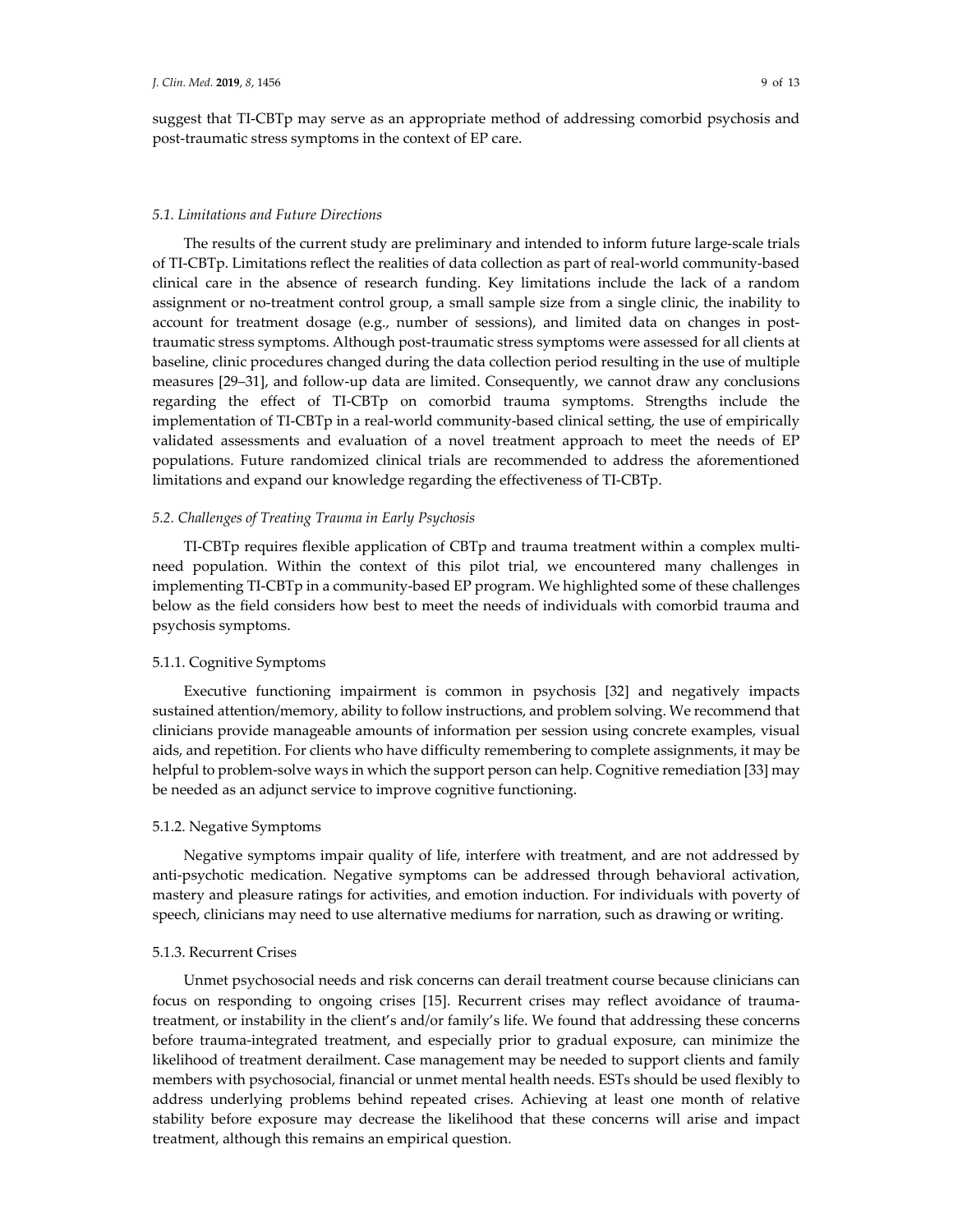# 5.1.4. Reality of Incident

If a clinician is unsure whether a trauma has occurred or if it was a psychotic experience, collateral information and records should be collected, when possible, as these can provide an outside perspective and/or objective evidence regarding an incident. If the event did not occur, trauma processing can focus on the distress around the traumatic delusion or hallucination rather than the event itself. When clients achieve clinical stability, they may exhibit insight into whether the event was real or a psychotic experience. We advise clinicians to proceed carefully and not make assumptions about the validity of the report, as this runs the risk of invalidating the client's experience.

## 5.1.5. Clinician Skepticism

Clinicians are skeptical about the appropriateness of exposure-based interventions for individuals with EP and comorbid traumas symptoms [11]. Four studies evaluating the effect of exposure in adults with PTSD and chronic psychotic disorders demonstrated that CBT, PE, and eye movement desensitization and reprocessing were safe and effective at reducing PTSD and psychotic symptoms [14,34–36]. Although no published studies evaluated the effectiveness of exposure-based therapy for trauma-related disorders in EP, experts agree that trauma-focused treatment should be used as a first-line treatment for clients at all stages of psychosis [11].

## 5.1.6. Secondary Traumatic Stress

Clinicians often experience secondary traumatic stress from hearing about clients' traumatic experiences. According to the National Child Traumatic Stress Network [37], 6%–26% of clinicians working with traumatized populations are at high-risk for secondary traumatic stress, compromising professional functioning and diminishing quality of life. Preventative strategies should include regular self-report assessments of secondary traumatic stress, participation in workplace self-care groups, caseload balancing, flextime scheduling, and use of the self-care accountability system.

#### 5.1.7. Training Recommendations

TI-CBTp integrates elements of multiple treatment protocols, and as such, the authors recommend that clinicians receive extensive training in CBTp and at least one trauma treatment protocol (TF-CBT, PE, or CPT) prior to implementing TI-CBTp. Training in DBT principles would also be beneficial, although it is not required. Consultation calls with experts in the above models are often part of the training experience and can help clinicians generalize components to specific cases.

#### **6. Conclusions**

There are currently no evidence-based treatments for comorbid trauma-related disorders in the early stages of psychosis. Individuals with psychosis are routinely excluded from trauma research and practice, severely limiting our understanding of appropriate treatment. Our preliminary work using TI-CBTp suggests that trauma-integrated services for clients with EP is feasible. Efforts to systematically/empirically evaluate TI-CBTp on a larger scale are underway to inform future training of clinicians in providing trauma-informed services for clients with psychosis.

**Supplementary Materials:** The following are available online at www.mdpi.com/link, Supplementary Materials: Detailed Description of Treatment.

**Author Contributions:** Conceptualization: J.B.F., L.M.T., D.M.B., B.D.L., T.A.N.; Data Analysis—K.A.B., V.T., R.B., J.B.F.; Writing—Original Draft Preparation, J.B.F.; Writing—Reviewing & Editing: J.B.F., L.M.T., D.M.B., B.D.L., V.T., T.A.N.

**Funding:** The development of this treatment model was supported by a grant from the Health Resources & Services Administration (HRSA D40HP26868). Writing of this manuscript was partially supported by a grant from the National Institute on Mental Health (T32MH018261) and a Building Interdisciplinary Research Careers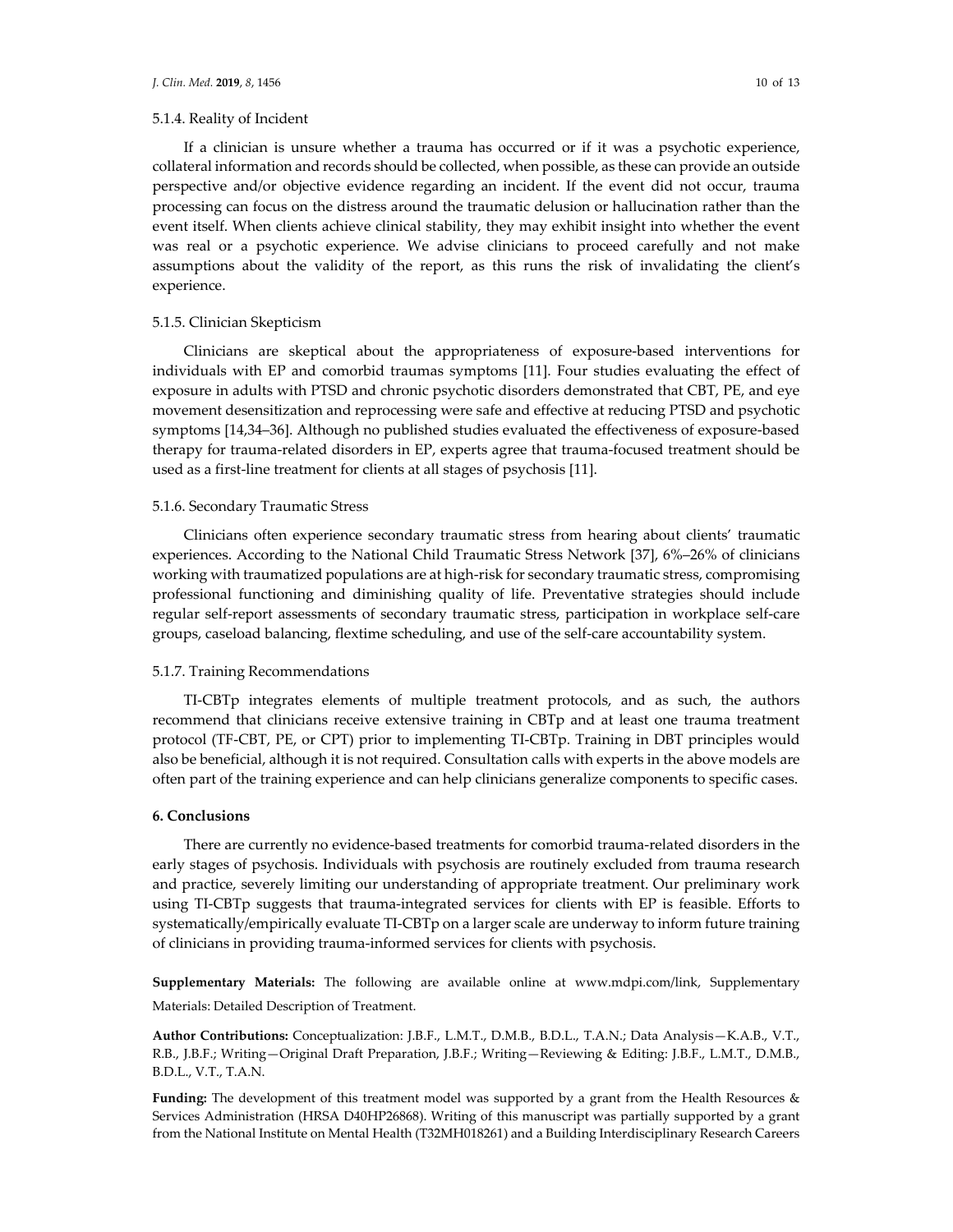in Women's Health award (K12 HD051958, PI: Ellen B. Gold, PhD) awarded to Laura M. Tully, funded by the National Institute of Child Health and Human Development (NICHD), Office of Research on Women's Health, Office of Dietary Supplements, and the National Institute of Aging.

**Acknowledgments:** We would like to thank our colleagues who contributed to the development of this treatment model: Satinder Gill, Casey Cragin, Danessa Mayo, Jennifer Denton, Jessica Ulmer, Karina Muro, Kristin LaCross, Claire Hatkevich, and Anthony Urquiza.

**Conflicts of Interest:** The authors declare no conflict of interest.

# **References**

- 1. Murray, R.M.; Bhavsar, V.; Tripoli, G.; Howes, O. 30 Years on: How the Neurodevelopmental Hypothesis of Schizophrenia Morphed into the Developmental Risk Factor Model of Psychosis. *Schizophr. Bull.* **2017**, *43*, 1190–1196. doi:10.1093/schbul/sbx121.
- 2. Holtzman, C.W.; Trotman, H.D.; Goulding, S.M.; Ryan, A.T.; MacDonald, A.N.; Shapiro, D.I.; Brasfield, J.L.; Walker, E.F. Stress and Neurodevelopmental Processes in the Emergence of Psychosis. *Neuroscience* **2013**, *249*, 172–191. doi:10.1016/j.neuroscience.2012.12.017.
- 3. Mayo, D.; Corey, S.; Kelly, L.H.; Yohannes, S.; Youngquist, A.L.; Stuart, B.K.; Niendam, T.A.; Loewy, R.L. The Role of Trauma and Stressful Life Events among Individuals at Clinical High Risk for Psychosis: A Review. *Front. Psychiatry* **2017**, *8*, 1–17. doi:10.3389/fpsyt.2017.00055.
- 4. Read, J.; Van Os, J.; Morrison, A.P.; Ross, C.A. Childhood Trauma, Psychosis and Schizophrenia: A Literature Review with Theoretical and Clinical Implications. *Acta Psychiatr. Scand.* **2005**, *112*, 330–350. doi:10.1111/j.1600-0447.2005.00634.x.
- 5. Heins, M.; Simons, C.; Lataster, T.; Pfeifer, S.; Versmissen, D.; Lardinois, M.; Marcelis, M.; Delespaul, P.; Krabbendam, L.; Van Os, J.; et al. Childhood Trauma and Psychosis: A Case-Control and Case-Sibling Comparison across Different Levels of Genetic Liability, Psychopathology, and Type of Trauma. *Am. J. Psychiatry* **2011**, *168*, 1286–1294. doi:10.1176/appi.ajp.2011.10101531.
- 6. Schenkel, L.S.; Spaulding, W.D.; Dilillo, D.; Silverstein, S.M. Histories of Childhood Maltreatment in Schizophrenia: Relationships with Premorbid Functioning, Symptomatology, and Cognitive Deficits. *Schizophr. Res.* **2005**, *76*, 273–286.
- 7. Kilcommons, A.; Morrison, A. Relationships Between Trauma and Psychosis: An Exploration of Cognitive and Dissociative Factors. *Acta Psychiatr. Scand.* **2005**, *112*, 351–359. doi:10.1111/j.1600-0447.2005.00623.x.
- 8. Yildirim, M.H.; Yildirim, E.A.; Kaser, M.; Guduk, M.; Fistikci, N.; Cinar, O. The Relationship Between Adulthood Traumatic Experiences and Psychotic Symptoms in Female Patients with Schizophrenia. *Compr. Psychiatry* **2014**, *55*, 1847–1854. doi:10.1016/j.comppsych.2014.08.049.
- 9. Grubaugh, A.L.; Zinzow, H.M.; Paul, L.; Egede, L.E.; Frueh, B.C. Trauma Exposure and Posttraumatic Stress Disorder in Adults with Severe Mental Illness: A Critical Review. *Clin. Psychol. Rev.* **2012**, *31*, 883– 899. doi:10.1016/j.cpr.2011.04.003.
- 10. Neria, Y.; Bromet, E.J.; Sievers, S.; Lavelle, J.; Fochtmann, L.J. Trauma Exposure and Posttraumatic Stress Disorder in Psychosis: Findings from a First-Admission Cohort. *J. Consult. Clin. Psychol.* **2002**, *70*, 246–251. doi:10.1037/0022-006X.70.1.246.
- 11. Cragin, C.A.; Straus, M.B.; Blacker, D.; Tully, L.M.; Niendam, T.A. Early Psychosis and Trauma-Related Disorders: Clinical Practice Guidelines and Future Directions. *Front. Psychiatry* **2017**, *8*, 1–13. doi:10.3389/fpsyt.2017.00033.
- 12. Miller, T.J.; McGlashan, T.H.; Rosen, J.L.; Cadenhead, K.; Ventura, J.; McFarlane, W.; Perkins, D.O.; Pearlson, G.D.; Woods, S.W. Prodromal Assessment with the Structured Interview for Prodromal Syndromes and the Scale of Prodromal Symptoms: Predictive Validity, Interrater Reliability, and Training to Reliability. *Schizophr. Bull.* **2003**, *29*, 703–715. doi:10.1093/oxfordjournals.schbul.a007040.
- 13. Heinssen, R.K.; Goldstein, A.B.; Azrin, S.T. *Evidence-Based Treatments for First Episode Psychosis: Components of Coordinated Specialty Care*; National Institute of Mental Health: Bethesda, MD, USA, 2014.
- 14. Mueser, K.T.; Deavers, F.; Penn, D.L.; Cassisi, J.E. Psychosocial Treatments for Schizophrenia. *Annu. Rev. Clinincal Psychochology* **2013**, *9*, 465–497. doi:10.1177/0963721410377743.
- 15. Cohen, J.A.; Mannarino, A.P.; Deblinger, E. *Treating Trauma and Traumatic Grief in Children and Adolescents*; Guilford Press: New York, NY, USA, 2017.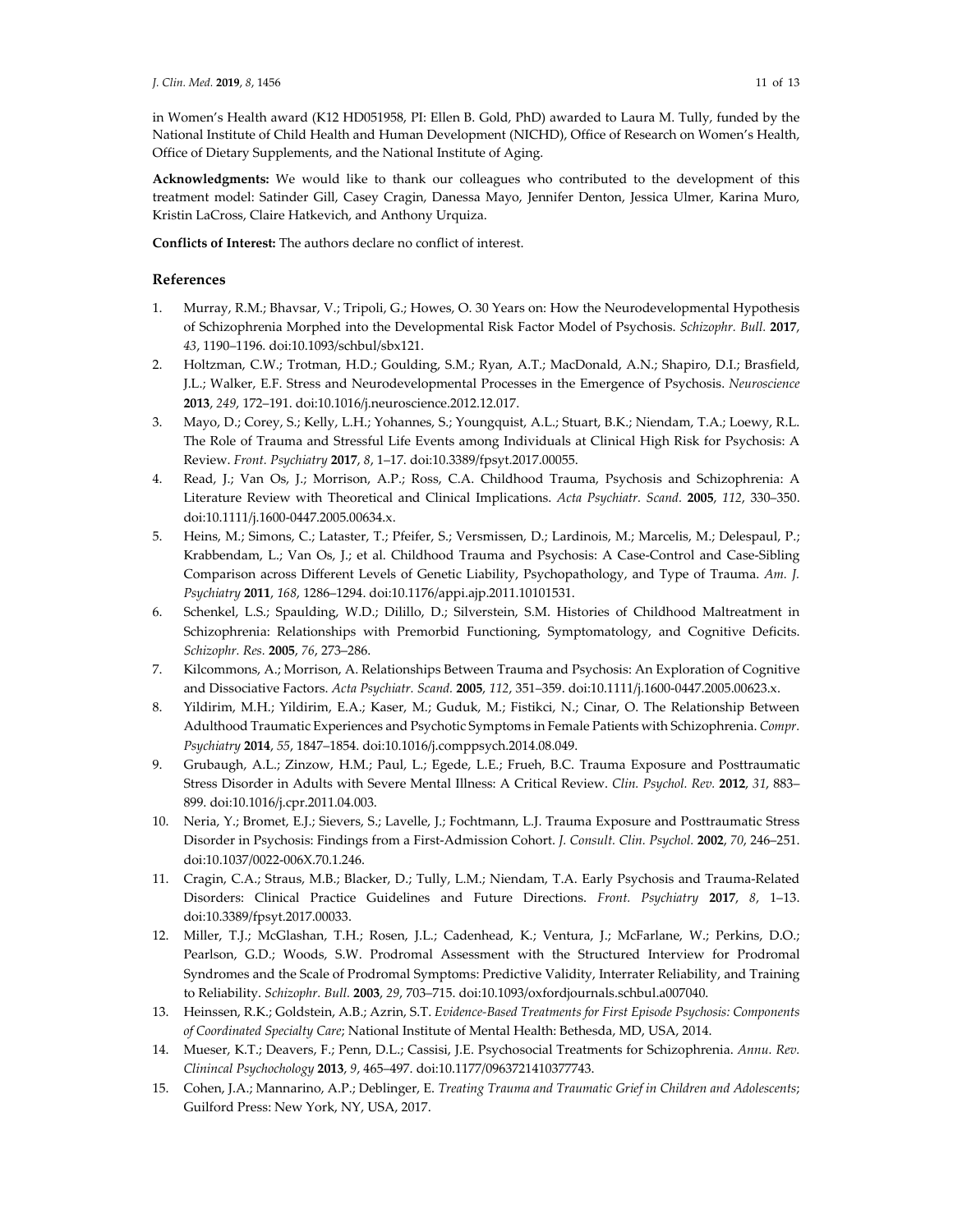- 16. Foa, E.B.; Hembree, E.A.; Rothbaum, B. *Prolonged Exposure Therapy for PTSD*; Oxford University: New York, NY, USA, 2007.
- 17. Resick, P.A.; Schnicke, M. *Cognitive Processing Therapy for Rape Victims: A Treatment Manual*; Sage Publications: Newbury Park, CA, USA, 1993.
- 18. Haro, J.M.; Kamath, S.A.; Ochoa, S.; Novick, D.; Rele, K.; Fargas, A.; Rodriguez, M.J.; Rele, R.; Orta, J.; Kharbeng, A.; et al. The Clinical Global Impression-Schizophrenia Scale: A Simple Instrument to Measure the Diversity of Symptoms Present in Schizophrenia. *Acta Psychiatr. Scand.* **2003**, *107*, 16–23. doi:10.1034/j.1600-0447.107.s416.5.x.
- 19. Hutton, P.; Taylor, P.J. Cognitive Behavioural Therapy for Psychosis Prevention: A Systematic Review and Meta-Analysis. *Psychol. Med.* **2014**, *44*, 449–468. doi:10.1017/S0033291713000354.
- 20. Morrison, A.P.; French, P.; Walford, L.; Lewis, S.W.; Kilcommons, A.; Green, J.; Parker, S.; Bentall, R.P. Cognitive Therapy for the Prevention of Psychosis in People at Ultra-High Risk: Randomised Controlled Trial. *Br. J. Psychiatry* **2004**, *185*, 291–297.
- 21. Van der Gaag, M.; Valmaggia, L.R.; Smit, F. The Effects of Individually Tailored Formulation-Based Cognitive Behavioural Therapy in Auditory Hallucinations and Delusions: A Meta-Analysis. *Schizophr. Res.* **2014**, *156*, 30–37. doi:10.1016/j.schres.2014.03.016.
- 22. First, M.B.; Williams, J.B.W.; Karg, R.S.; Spitzer, R.L. *Structured Clinical Interview for DSM-5—Research Version*; American Psychiatric Association: Arlington, VA, USA, 2015.
- **23.** First, M.B.; Spitzer, T. L.; Gibbon, M.; Williams, J. *Structured Clinical Interview for DSM-IV Axis I Disorders*; Biometrics Research Department: New York, NY, USA, 1997.
- 24. Spearing, M.K.; Post, R.M.; Leverich, G.S.; Brandt, D.; Nolen, W. Modification of the Clinical Global Impressions (CGI) Scale for use in bipolar illness (BP): The CGI-BP. *Psychiatry Res.* **1997**, *73*, 159–171.
- 25. Cornblatt, B.A.; Auther, A.A.; Niendam, T.; Smith, C.W.; Zinberg, J.; Bearden, C.E.; Cannon, T.D. Preliminary Findings for Two New Measures of Social and Role Functioning in the Prodromal Phase of Schizophrenia. *Schizophr. Bull.* **2007**, *33*, 688–702.
- 26. Hall, R.C. Global Assessment of Functioning: A Modified scale. *Psychosomatics* **1995**, *36*, 267–275.
- 27. Kay, S.R.; Fiszbein, A.; Opler, L.A. The Positive and Negative Syndrome Scale (PANSS) for Schizophrenia. *Schizophr. Bull.* **1987**, *13*, 261–276. doi:10.1093/schbul/13.2.261.
- 28. Posner, K.; Brown, G.K.; Stanley, B.; Brent, D.A.; Yershova, K.V.; Oquendo, M.A.; Currier, G.W.; Glenn Melvin, M.A.; Greenhill, L.; Shen, S.; et al. The Columbia–Suicide Severity Rating Scale: Initial Validity and Internal Consistency Findings from Three Multisite Studies with Adolescents and Adults. *Am. J. Psychiatry* **2011**, *168*, 1266–1277.
- 29. Weathers, F.W.; Litz, B.T.; Keane, T.M.; Palmieri, P.A.; Marx, B.P.; Schnurr, P.P. The PTSD Checklist for Dsm-5 (Pcl-5). Scale Available from the National Center for PTSD. Available online: www.ptsd.va.gov (accessed on 1 July 2019).
- 30. Steinberg, A.M.; Brymer, M.J.; Kim, S.; Briggs, E.C.; Ippen, C.G.; Ostrowski, S.A.; Gully, K.J.; Pynoos, R.S. Psychometric Properties of the UCLA PTSD Reaction Index: Part I. *J. Trauma Stress* **2013**, *26*, 1–9. doi:10.1002/jts.21780.
- 31. Sachser, C.; Berliner, L.; Holt, T.; Jensen, T.K.; Jungbluth, N.; Risch, E.; Rosner, R.; Goldbeck, L. International Development and Psychometric Properties of the Child and Adolescent Trauma Screen (CATS). *J. Affect. Disord.* **2017**, *210*, 189–195. doi:10.1016/j.jad.2016.12.040.
- 32. Heinrichs, R.W.; Zakzanis, K.K. Neurocognitive Deficit in Schizophrenia: A Quantitative Review of the Evidence. *Neuropsychology* **1998**, *12*, 426–445. doi:10.1016/j.knosys.2006.03.007.
- 33. McGurk, S.R.; Twamley, E.W.; Sitzer, D.I.; McHugo, G.J.; Mueser, K.T. A Meta-Analysis of Cognitive Remediation in Schizophrenia. *Am. J. Psychiatry* **2007**, *164*, 1791–1802. doi:10.1016/S0013-7006(06)76144-9.
- 34. De Bont, P.A.J.M.; Van Minnen, A.; De Jongh, A. Treating Ptsd in Patients with Psychosis: A within-Group Controlled Feasibility Study Examining the Efficacy and Safety of Evidence-Based Pe and EMDR Protocols. *Behav. Ther.* **2013**, *44*, 717–730. doi:10.1016/j.beth.2013.07.002.
- 35. Frueh, C.B.; Grubaugh, A.L.; Cusack, K.J.; Kimble, M.O.; Elhai, J.D.; Knapp, R.G. Exposure-Based Cognitive-Behavioral Treatment of PTSD in Adults with Schizophrenia or Schizoaffective Disorder: A Pilot Study. *J. Anxiety Disord.* **2009**, *23*, 665–675. doi:10.1016/j.janxdis.2009.02.005.